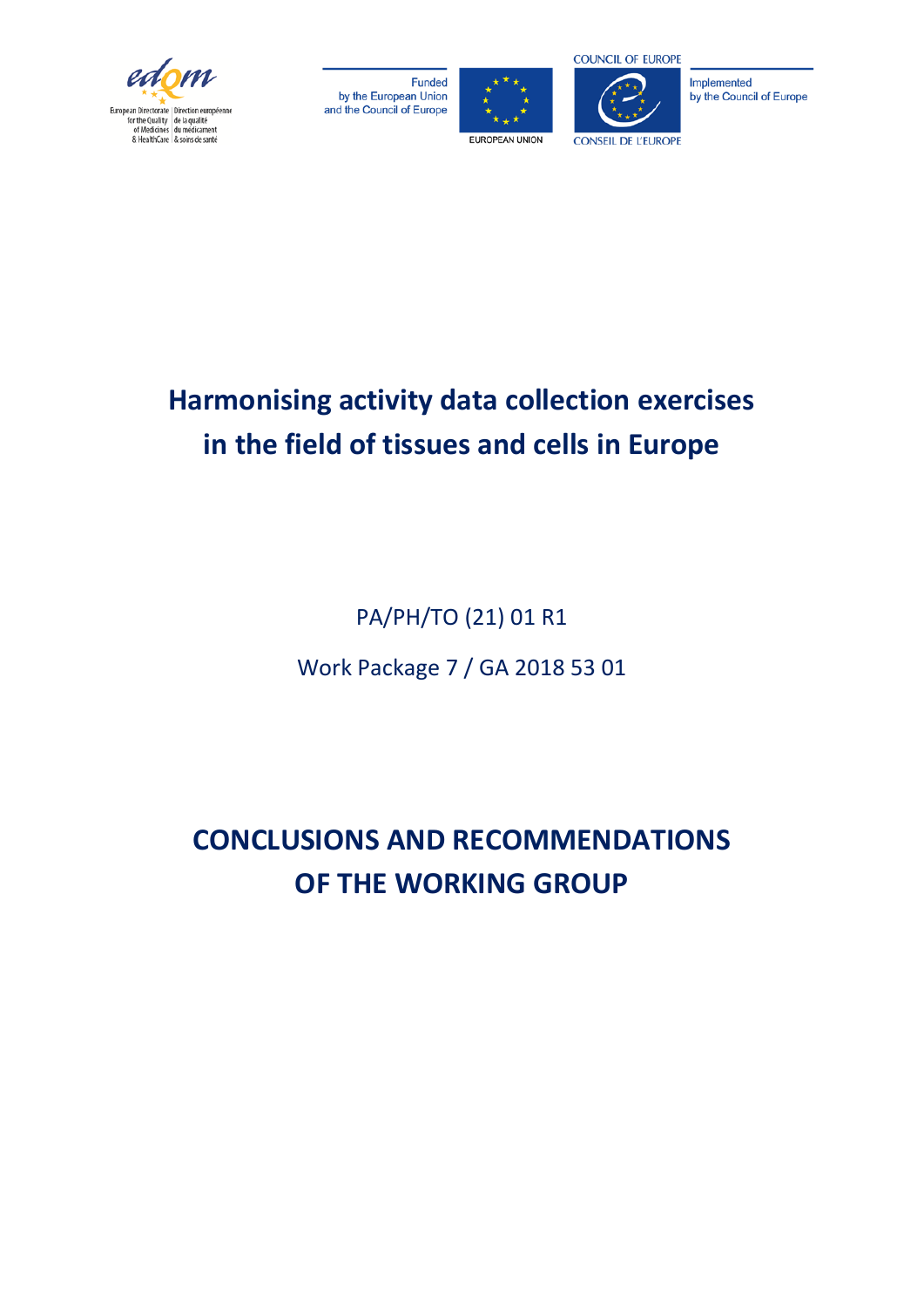



<span id="page-1-0"></span>

# **Harmonising Activity Data Collection Exercises in the Field of Tissues and Cells in Europe**

# **Conclusions and recommendations of the working group**

#### **I. Objective and scope of the data collection**

| <b>Replacement tissues</b> | <b>Haematopoietic cells</b>                                                                                                                    | <b>Medically assisted reproduction</b>                                                                                                                                                                                                                                                                                                                                                                                                                                                                  |  |
|----------------------------|------------------------------------------------------------------------------------------------------------------------------------------------|---------------------------------------------------------------------------------------------------------------------------------------------------------------------------------------------------------------------------------------------------------------------------------------------------------------------------------------------------------------------------------------------------------------------------------------------------------------------------------------------------------|--|
|                            | 1. Member states must establish and maintain (a) national registry(ies) that is/are able to collect, at least, the identified minimum dataset. |                                                                                                                                                                                                                                                                                                                                                                                                                                                                                                         |  |
| to supply and sufficiency. |                                                                                                                                                | 2. The mandatory collection of the identified minimum data set as per document 'Harmonising activity data collection exercises in the field of tissues and cells in<br>Europe: Dataset for activity data reporting, PA/PH/TO (21) 02', will require legislative changes at EU level. However, if adopted, it would lead to important<br>improvements in the data available both at national and EU level for transparency and biovigilance purposes, as well as to support policy decisions in relation |  |

#### **II. Governance, responsibilities and authorisation**

| <b>Replacement tissues</b>                                                                                                                                                                                                                                                                                                                | <b>Haematopoietic cells</b>                                                                                                                                                                                                                                                                                                | <b>Medically assisted reproduction</b>                                                                                                                                                                                                                                                                                                                                               |
|-------------------------------------------------------------------------------------------------------------------------------------------------------------------------------------------------------------------------------------------------------------------------------------------------------------------------------------------|----------------------------------------------------------------------------------------------------------------------------------------------------------------------------------------------------------------------------------------------------------------------------------------------------------------------------|--------------------------------------------------------------------------------------------------------------------------------------------------------------------------------------------------------------------------------------------------------------------------------------------------------------------------------------------------------------------------------------|
| 3. Governance and data collection and curation should be under the responsibility of the national Competent Authority(ies) (CA) or designated bodies.                                                                                                                                                                                     |                                                                                                                                                                                                                                                                                                                            |                                                                                                                                                                                                                                                                                                                                                                                      |
| 4. Activity data should be collected for the previous calendar year, ideally in parallel/together with the SARE exercise.                                                                                                                                                                                                                 |                                                                                                                                                                                                                                                                                                                            |                                                                                                                                                                                                                                                                                                                                                                                      |
| 5a. Tissue establishments must be authorised by<br>their CA, and their authorisation<br>be<br>conditional, among other factors, on activity<br>and biovigilance data reporting. This would<br>ensure accurate and complete data reporting.<br>Tissue establishments must report activity<br>and biovigilance data to their CA on a yearly | Donation/collection centres<br>5a.<br>be<br>must<br>their<br>their<br>bv<br>CA.<br>authorised<br>and<br>authorisation be conditional, among other<br>factors, on activity and biovigilance data<br>reporting. This would ensure accurate and<br>complete data reporting.<br>Any tissue establishment collecting or storing | establishments<br>5a.<br>tissue<br>handling<br>clinics,<br>MAR<br>reproductive tissues and/or cells and independent<br>professionals/practices<br>performing<br>MAR<br>any<br>procedures must have an authorisation, issued by the<br>CA, to perform MAR procedures, and their<br>authorisation be conditional, among other factors, on<br>activity and biovigilance data reporting. |
| basis (or more frequently if so decided by the<br>$CA$ ).                                                                                                                                                                                                                                                                                 | units in a different country (e.g. cord blood<br>units being collected in one country and<br>processed and/or stored <sup>1</sup> in a different one)                                                                                                                                                                      | Activities that must not be done outside an authorised<br>tissue establishment are<br>(including)<br>processing<br>washing<br>.of<br>preservation,<br>sperm),<br>storage,                                                                                                                                                                                                            |

<sup>1</sup> This would not include units temporarily stored in the receiving centre for a specific patient PA/PH/TO (21) 01 R1 2 of 8 2018 53 01 2 of 8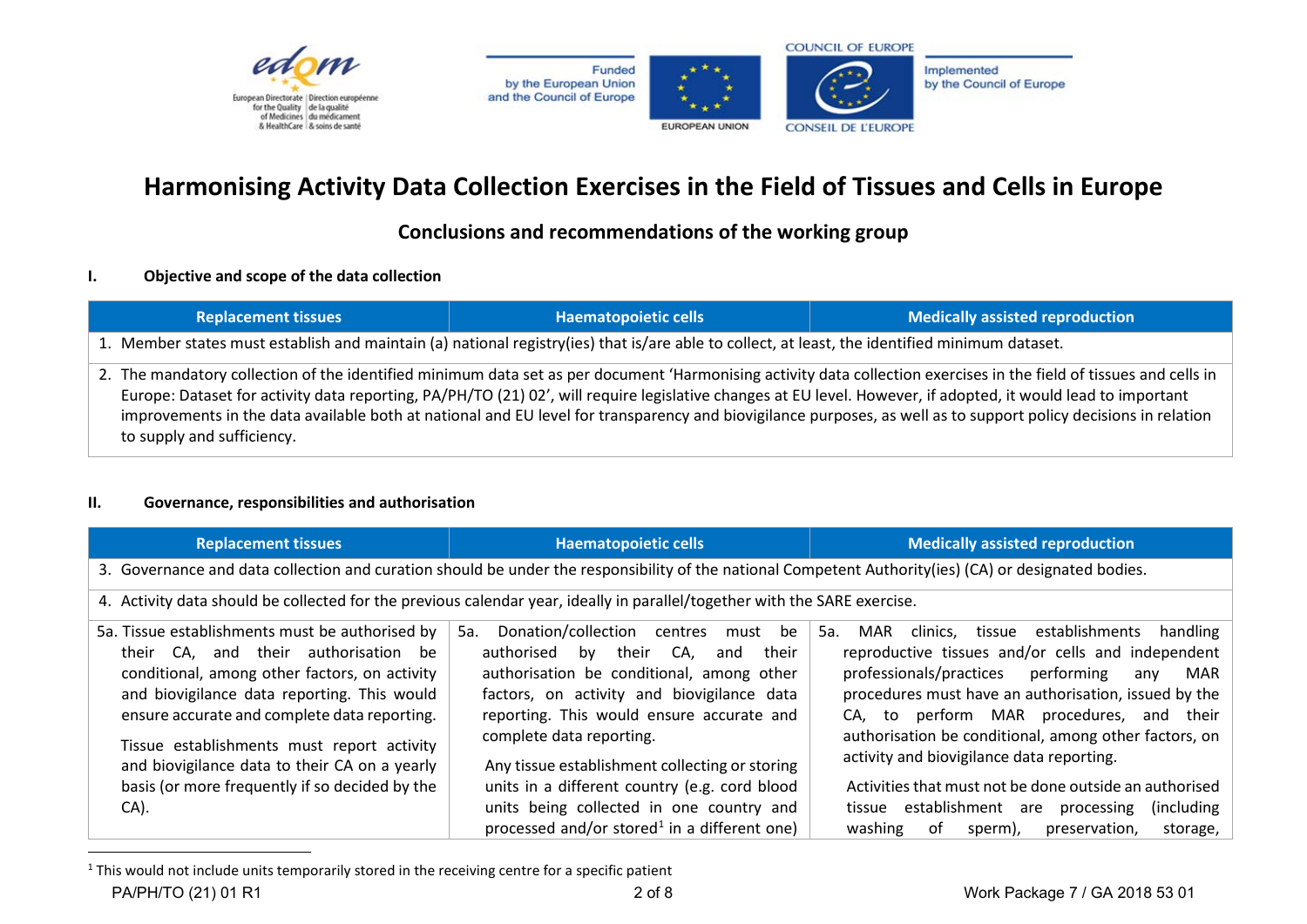<span id="page-2-0"></span>

| party contracts, data reporting<br>In third<br>obligations should be included and specified.<br>End users must ensure traceability and report<br>data on clinical applications. Each country can<br>decide how to organise this reporting<br>(through tissue establishments [the same as<br>the SARE exercise], through an established<br>registry [e.g. ECCTR] and/or directly to the CA)<br>and its frequency. | must be authorised by their CA to do so,<br>including the possibility of inspecting their<br>collection and storage sites.<br>Transplant centres must report activity and<br>biovigilance data. Each country can decide<br>how to organise this reporting (e.g. via EBMT<br>and/or directly to the CA national<br>registry(ies)) and its frequency. The CAs<br>taking part in this exercise believed it would<br>be easier to obtain this information by having<br>direct reporting from transplantation centres<br>to professional societies (e.g. EBMT), instead<br>of to the CA. | transport/distribution and import/export of human<br>tissues and cells.<br>MAR clinics,<br>Data must be sent by<br>tissue<br>establishments handling reproductive tissues and/or<br>and independent professionals/practices<br>cells<br>performing any MAR procedures to their CA on a yearly<br>basis. Each country can decide how to organise this<br>reporting (through tissue establishments, through (an)<br>established registry(ies) and/or directly to the CA) and<br>its frequency. This would ensure accurate and<br>complete data reporting.<br>In third party contracts, data reporting obligations<br>should be included and specified.<br>End users <sup>2</sup> must ensure traceability and report all<br>clinical applications and SARE. Each country can decide<br>how to organise this reporting (through tissue<br>establishments, through (an) established registry(ies)<br>and/or directly to the CA) and its frequency. |
|------------------------------------------------------------------------------------------------------------------------------------------------------------------------------------------------------------------------------------------------------------------------------------------------------------------------------------------------------------------------------------------------------------------|-------------------------------------------------------------------------------------------------------------------------------------------------------------------------------------------------------------------------------------------------------------------------------------------------------------------------------------------------------------------------------------------------------------------------------------------------------------------------------------------------------------------------------------------------------------------------------------|------------------------------------------------------------------------------------------------------------------------------------------------------------------------------------------------------------------------------------------------------------------------------------------------------------------------------------------------------------------------------------------------------------------------------------------------------------------------------------------------------------------------------------------------------------------------------------------------------------------------------------------------------------------------------------------------------------------------------------------------------------------------------------------------------------------------------------------------------------------------------------------------------------------------------------------------|
|                                                                                                                                                                                                                                                                                                                                                                                                                  |                                                                                                                                                                                                                                                                                                                                                                                                                                                                                                                                                                                     | 5b. CA must be accountable for data collection. However, the CA participating in this exercise agreed that data collection by professional societies was very valuable<br>and could maximise the accuracy of the data. Thus, should some of the identified data be collected by professional registries, CA would have to enforce rules<br>to ensure adequate and mandatory transmission of data from these registries to them (i.e. to their national registry(ies)) in good quality and in a timely manner.                                                                                                                                                                                                                                                                                                                                                                                                                                  |

CA must qualify those registries providing data to them. This could be done through inspections. In the case of international registries, inspections could be performed by one CA (mutual recognition by other CA) or by multinational groups of inspectors, or alternatively CA could rely on qualifications performed by EU authorities.

 $\overline{a}$ 

 $2$  To be understood as a healthcare practitioner who undertakes human application procedures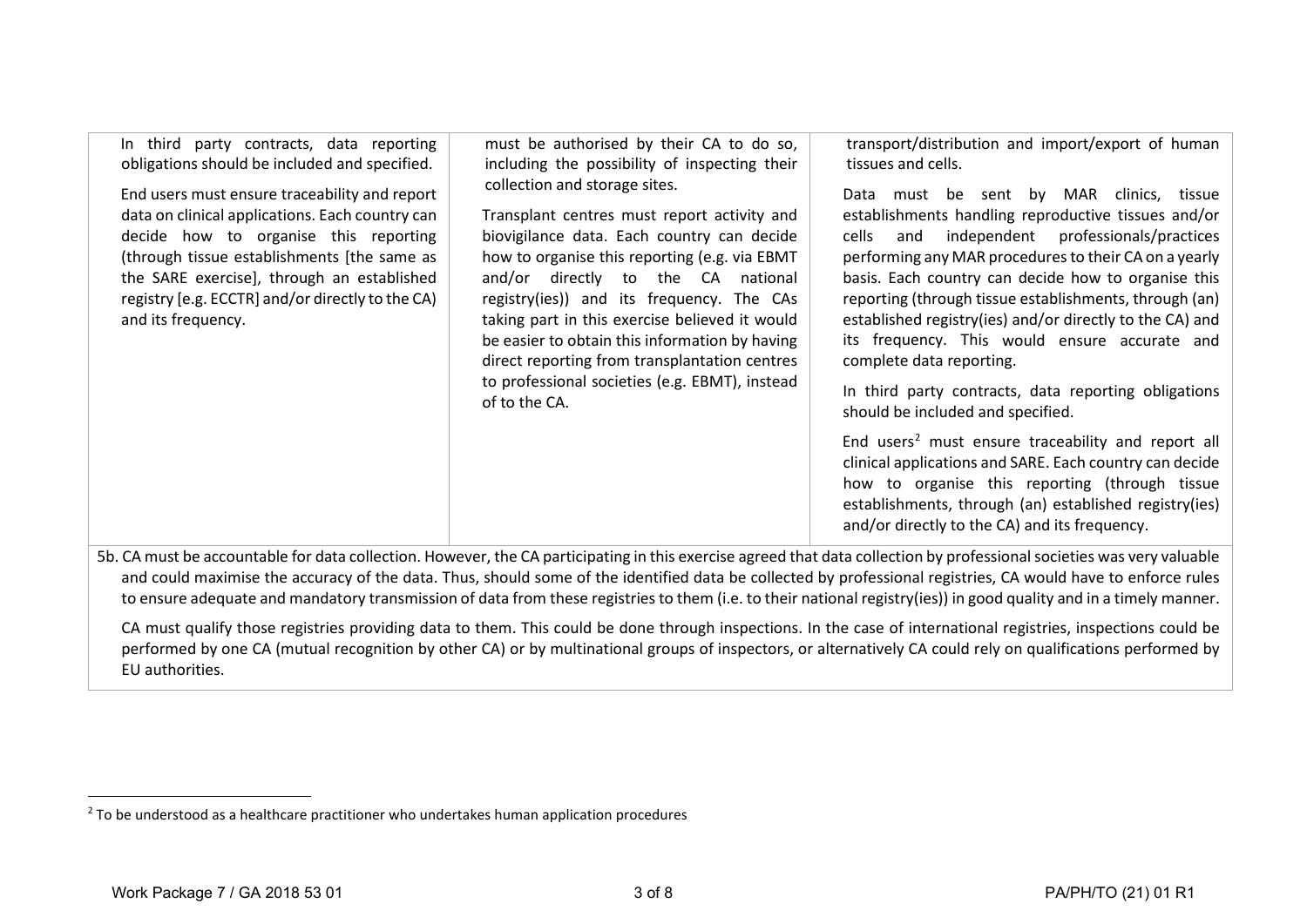|  | 5c. Clinics/healthcare professionals must be authorised by<br>the CA to perform any of the following activities<br>outside of a tissue establishment:<br>Ovarian stimulation for IUI or IVF/ICSI<br>Procurement of oocytes, sperm and reproductive<br>tissues<br>These authorisations must be conditional on reporting<br>activity data and biovigilance (SARE) data.                                                                                                                                                                   |
|--|-----------------------------------------------------------------------------------------------------------------------------------------------------------------------------------------------------------------------------------------------------------------------------------------------------------------------------------------------------------------------------------------------------------------------------------------------------------------------------------------------------------------------------------------|
|  | clinics, tissue establishments<br>handling<br>MAR<br>5d.<br>reproductive tissues and/or cells and independent<br>professionals/practices<br>performing<br>MAR<br>any<br>procedures must have contracts/written agreements<br>in place with all couples or individuals receiving MAR<br>treatments establishing their obligation to promptly<br>report back information about deliveries, live born<br>children and the occurrence of any SAR (including<br>genetic disorders in offspring when non-partner donor<br>gametes were used). |
|  | Collecting data on deliveries and live born children (as<br>proposed in the minimum dataset) would allow<br>assessment of the number of children born from MAR<br>procedures in each country.                                                                                                                                                                                                                                                                                                                                           |
|  | 5e. Legislation must enforce single cycle data recording.                                                                                                                                                                                                                                                                                                                                                                                                                                                                               |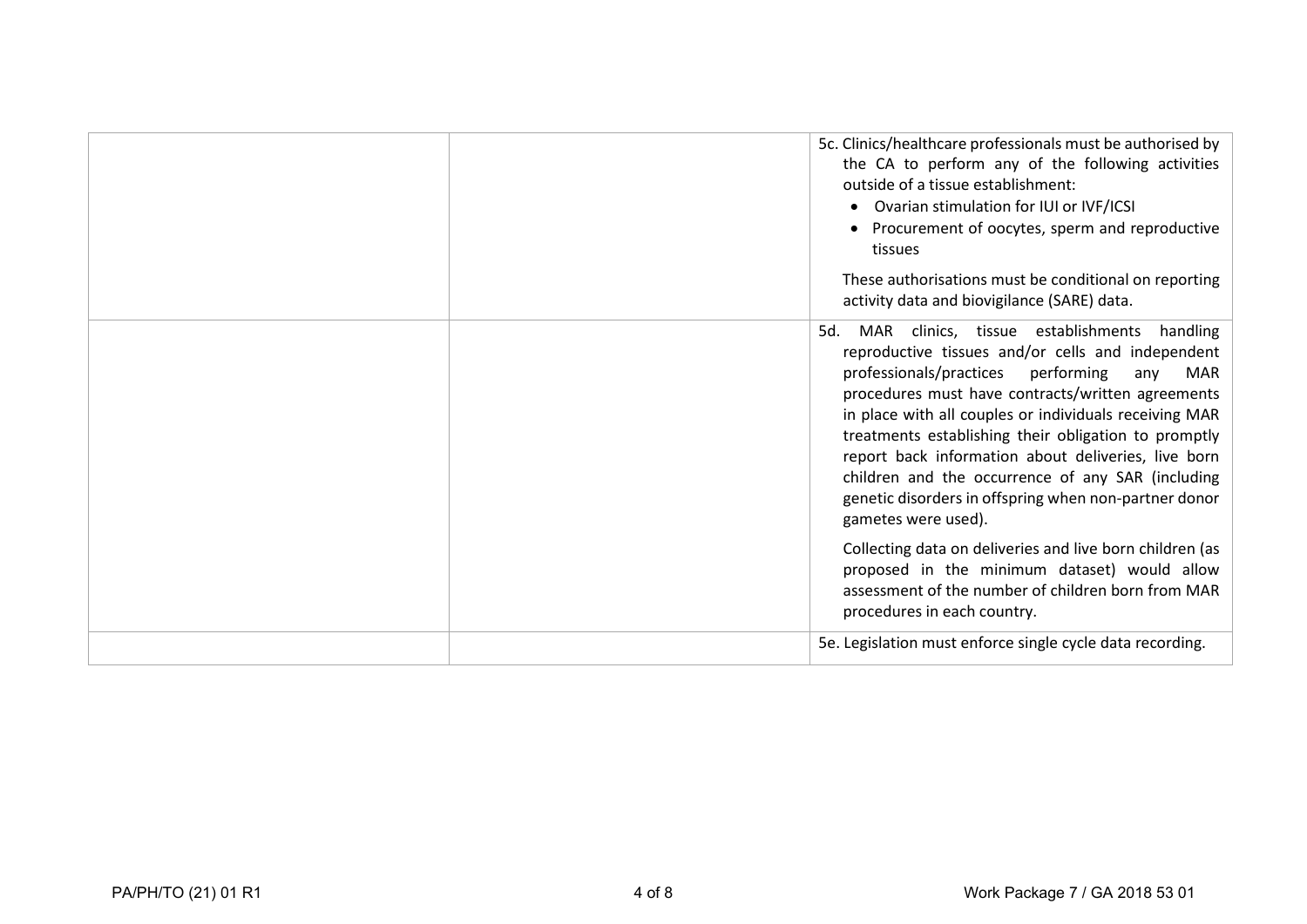## **III. Transport, distribution and import/export**

| <b>Replacement tissues</b>                                                                                                                                                                                                                                                                                                         | <b>Haematopoietic cells</b> | <b>Medically assisted reproduction</b>                                                                                                                                                                                                                                                                                                                                                                                                                                                                                                                                                                                                                                                                                                              |
|------------------------------------------------------------------------------------------------------------------------------------------------------------------------------------------------------------------------------------------------------------------------------------------------------------------------------------|-----------------------------|-----------------------------------------------------------------------------------------------------------------------------------------------------------------------------------------------------------------------------------------------------------------------------------------------------------------------------------------------------------------------------------------------------------------------------------------------------------------------------------------------------------------------------------------------------------------------------------------------------------------------------------------------------------------------------------------------------------------------------------------------------|
| When transport/distribution activities involve<br>third parties these must be done within the<br>framework of a SLA with a tissue<br>establishment. It would be the responsibility                                                                                                                                                 |                             | 6. When transport/distribution activities of gametes,<br>embryos or reproductive tissues involve third parties<br>these must be done within the framework of a SLA with<br>a tissue establishment.                                                                                                                                                                                                                                                                                                                                                                                                                                                                                                                                                  |
| of the tissue establishment to report these<br>transport/distribution activities to the CA as<br>part of their reporting duties.                                                                                                                                                                                                   |                             | End users must report the reception of any<br>gametes/embryos/reproductive tissues (distribution<br>from another EU country).                                                                                                                                                                                                                                                                                                                                                                                                                                                                                                                                                                                                                       |
| Distribution of tissues/cells to any end user<br>must be done within the framework of a SLA<br>that specifies the obligation of the end user to<br>ensure traceability and report clinical<br>applications and SARE. In the case of<br>distribution to an end user in another EU<br>country, in addition to the national reporting |                             | Transport and distribution data should be collected<br>without making any differentiation between both types<br>of exchanges, as the tissue establishment sending the<br>tissues/cells cannot foresee if they will be used for<br>clinical application (distribution) or stored or sent to a<br>different location (transport).                                                                                                                                                                                                                                                                                                                                                                                                                     |
| requirements, the tissue establishment which<br>distributed the tissues/cells must be informed<br>of any serious adverse reactions.                                                                                                                                                                                                |                             | The interest in collecting data on distribution/transport<br>and import/export of reproductive tissues and cells is<br>different in the case of partner and non-partner<br>gametes/embryos.<br>In the case<br>of<br>partner<br>gametes/embryos, these may travel in response to<br>differences in access to care (e.g. travel to access<br>techniques not legal or available in the country of<br>origin), while the movement of non-partner<br>gametes/embryos across borders is probably mainly<br>driven by commercialisation. Having information about<br>both types of gametes/embryos would be valuable to<br>meet the objectives of transparency (including self-<br>sufficiency and overreliance on certain countries) and<br>biovigilance. |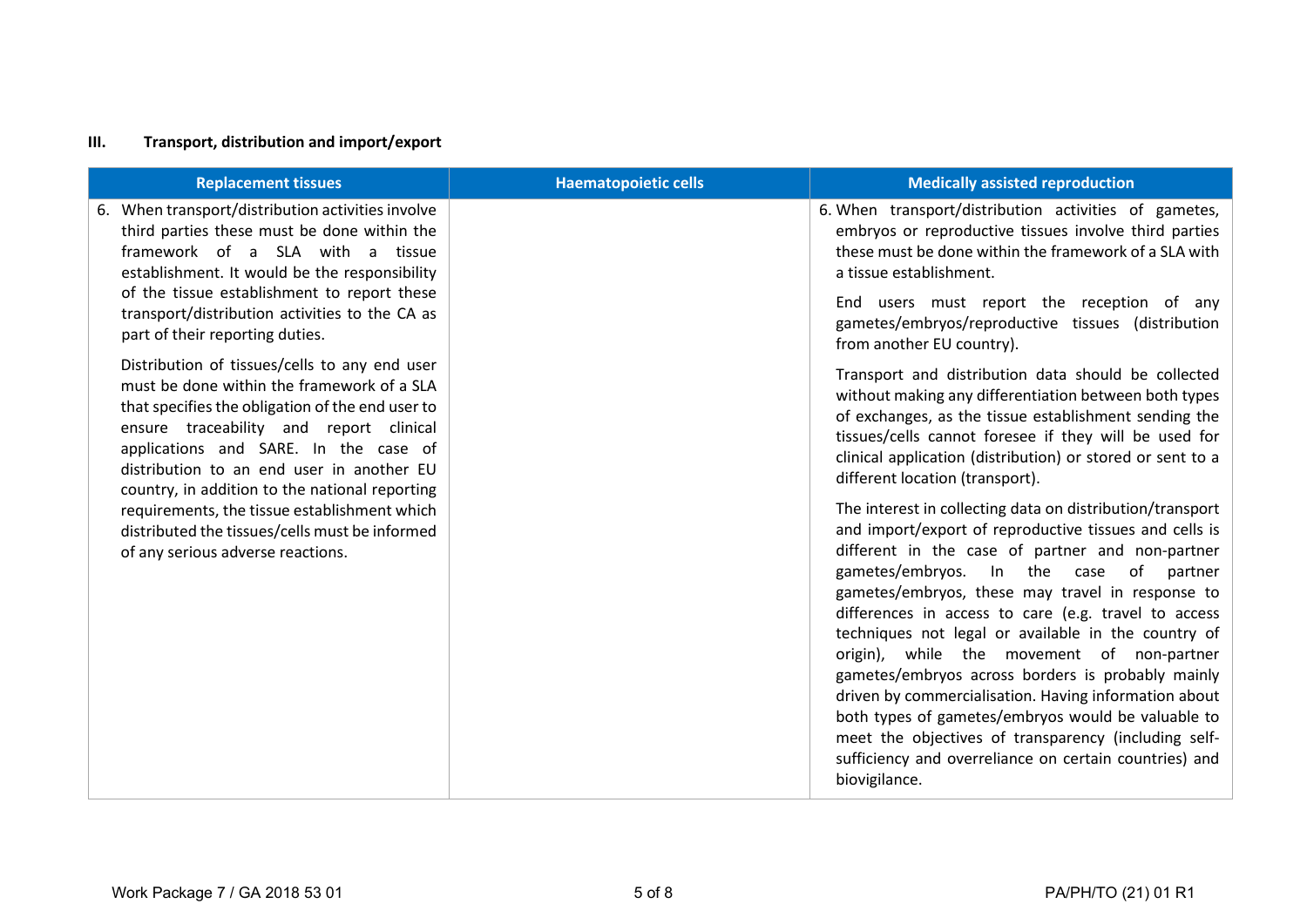## **IV. Data collection for other purposes**

| <b>Replacement tissues</b>                                                                                                                      | <b>Haematopoietic cells</b>                                                                                                                                                                                                                                                                                 | <b>Medically assisted reproduction</b>                                                                                                                                                                                                                                                                                                                                                                                                       |
|-------------------------------------------------------------------------------------------------------------------------------------------------|-------------------------------------------------------------------------------------------------------------------------------------------------------------------------------------------------------------------------------------------------------------------------------------------------------------|----------------------------------------------------------------------------------------------------------------------------------------------------------------------------------------------------------------------------------------------------------------------------------------------------------------------------------------------------------------------------------------------------------------------------------------------|
| 7a. The collection of outcome data is very complex and requires extensive resources.<br>the scope of the EU mandatory data collection exercise. | Additional legislative changes should encourage detailed expanded data collection and reporting<br>for other purposes (e.g. assessing the quality of donation and transplantation programmes, policy<br>decisions, research), as well as detailed outcome data collection. However, this would be beyond    | 7a. The collection of detailed outcome data (including<br>efficacy, efficiency and long-term follow-up of<br>offspring) is very complex and requires extensive<br>resources.<br>Further legislative changes should encourage additional<br>data collection and reporting for other purposes (e.g.                                                                                                                                            |
| e.g. in existing registries at national level and/or registries from professional societies.                                                    | On the other hand, certain registries already collect this type of data (e.g. EBMT, ECCTR). In order<br>to improve the quality of the data and coverage of reporting bodies (i.e. to have 100% of centres<br>reporting their outcome data), the legislation should mention the need to record outcome data, | assessing the quality of donation and transplantation<br>programmes, policy decisions, research), as well as<br>detailed outcome data collection. However, this would<br>be beyond the scope of the EU mandatory data<br>collection exercise.                                                                                                                                                                                                |
|                                                                                                                                                 |                                                                                                                                                                                                                                                                                                             | On the other hand, certain registries already collect this<br>type of data (e.g. ESHRE's IVF Monitoring Programme).<br>In order to improve the quality of the data and coverage<br>of reporting bodies (i.e. to have 100% of centres<br>reporting their outcome data), the legislation should<br>mention the need to record outcome data, e.g. in<br>existing registries at national level and/or registries<br>from professional societies. |
|                                                                                                                                                 |                                                                                                                                                                                                                                                                                                             | Nonetheless, basic information on outcomes (e.g.<br>deliveries, live births from MAR procedures) is<br>necessary for transparency and as denominators for<br>SARE and should be collected through the mandatory<br>dataset.                                                                                                                                                                                                                  |
|                                                                                                                                                 | 7b. Donor centres/registries should follow up<br>related and unrelated HPC donors. WMDA has<br>standards for the follow-up of unrelated donors<br>and these could be extended to related donors.                                                                                                            |                                                                                                                                                                                                                                                                                                                                                                                                                                              |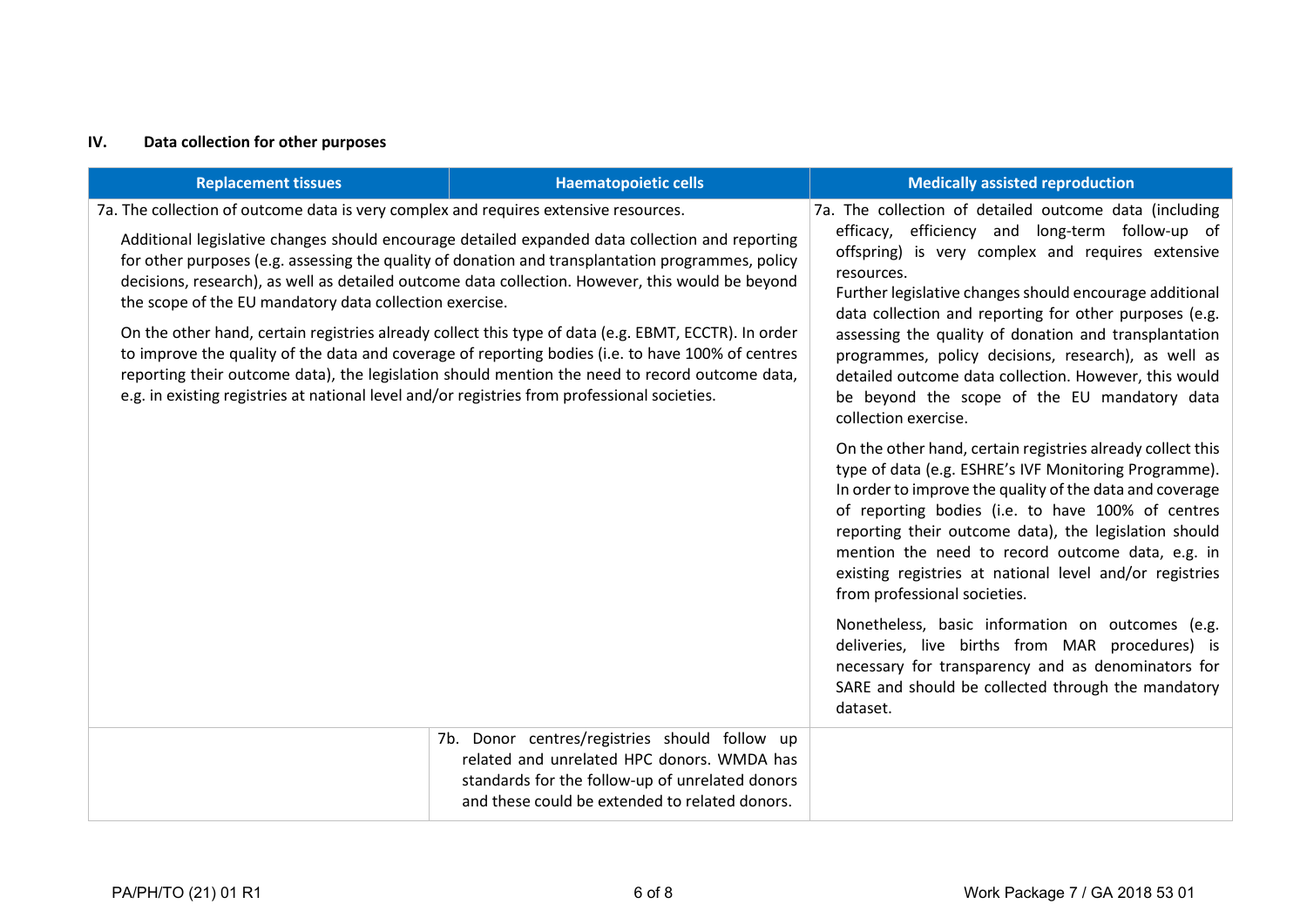#### **V. Data protection and data traceability**

|    | <b>Replacement tissues</b> | <b>Haematopoietic cells</b> | <b>Medically assisted reproduction</b>                                                                                                                                                                                                                                                                             |
|----|----------------------------|-----------------------------|--------------------------------------------------------------------------------------------------------------------------------------------------------------------------------------------------------------------------------------------------------------------------------------------------------------------|
| 8. | relevant registry(ies).    |                             | In accordance with GDPR, patients and living donors must be informed that activity data, including at least that of the minimum dataset, will be recorded in                                                                                                                                                       |
|    |                            |                             | Individuals undergoing MAR procedures must have a<br>9.<br>unique ID number at national level. Furthermore,<br>couples undergoing partner procedures must be<br>assigned a couple ID number at national level, and this<br>couple ID number must be used for all future<br>treatments involving the same partners. |

#### **VI. Data reporting to the EU**

| <b>Replacement tissues</b>                                                                                                                                        | <b>Haematopoietic cells</b> | <b>Medically assisted reproduction</b> |
|-------------------------------------------------------------------------------------------------------------------------------------------------------------------|-----------------------------|----------------------------------------|
| 10. Following all the above specifications, the complete minimum dataset would be available from national registry(ies) and CA could therefore provide aggregated |                             |                                        |
| anonymised data to the EC on an annual basis, in parallel/together with the SARE exercise.                                                                        |                             |                                        |

#### **VII. Sustainability**

| <b>Replacement tissues</b>                                                                                                                                         | Haematopoietic cells | <b>Medically assisted reproduction</b> |
|--------------------------------------------------------------------------------------------------------------------------------------------------------------------|----------------------|----------------------------------------|
| 11. Collecting the information identified in the minimum dataset will involve costs and the need for additional resources at tissue establishment, national and EU |                      |                                        |
| levels. Thus, policy makers should provide sufficient resources to enable implementation and sustained/continued operation.                                        |                      |                                        |

#### **VIII. Data dissemination at national and EU level**

| <b>Replacement tissues</b>                                                                                                         | <b>Haematopoietic cells</b> | <b>Medically assisted reproduction</b> |
|------------------------------------------------------------------------------------------------------------------------------------|-----------------------------|----------------------------------------|
| 12. Member states must be accountable for the data collection and its dissemination                                                |                             |                                        |
| 13. This minimum data set should be made publicly available by the EC for transparency purposes, ideally disaggregated by country. |                             |                                        |